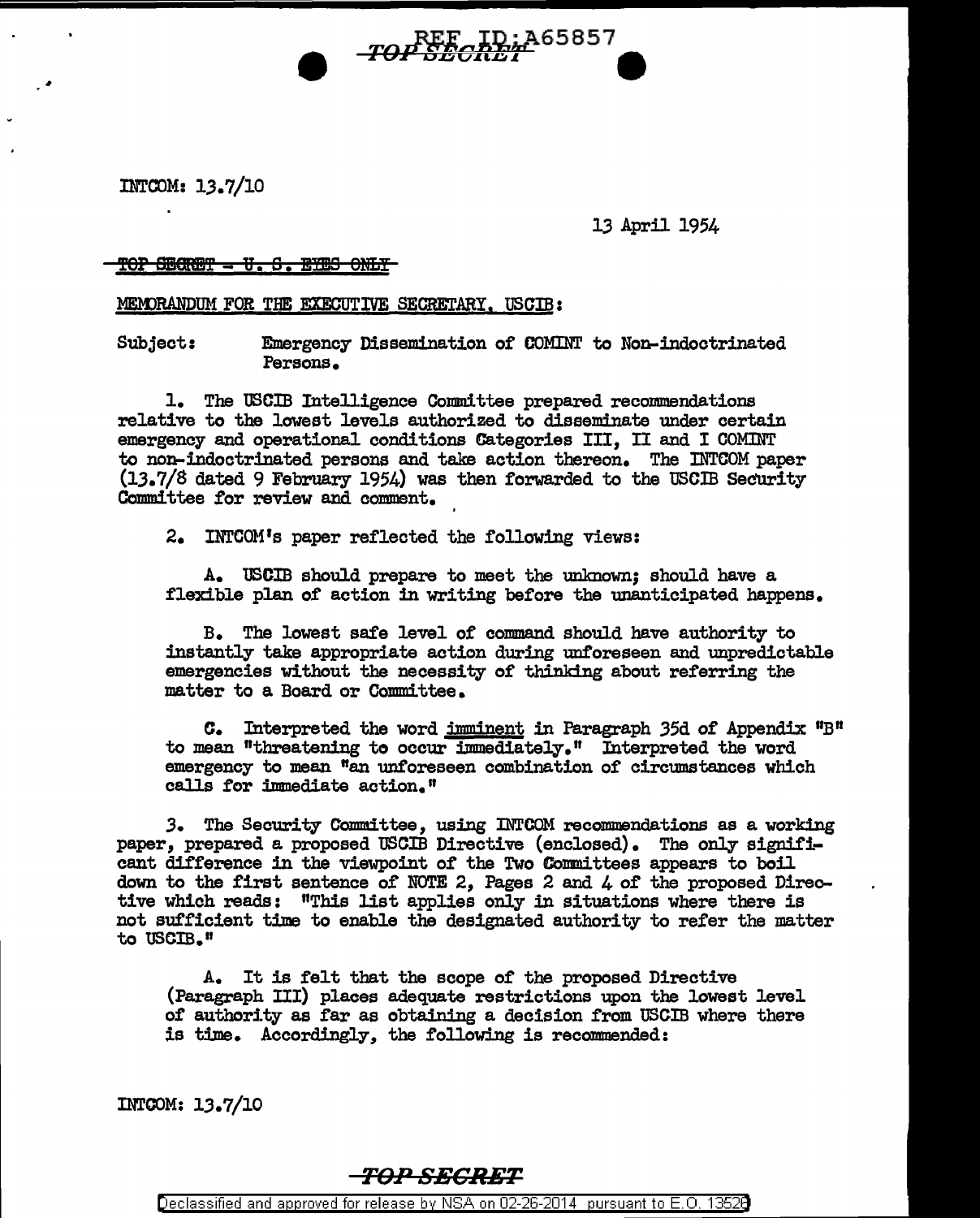

## "TOP SECRET - U. S. EYES ONLY

Subject: Emergency Dissemination of COMINT to Non-indoctrinated Persons.

--------------------------------------

Change Footnote 2 of Pages 2 and 4 to read:

"Exceptions and limitations to this list shall, in each case, be specifically authorized by USCIB. (See Appendix "A" for current list of exceptions and limitations to the above list).<sup> $"$ </sup> This change would simply eliminate the first sentence.

TOP SEE HD; A65857

B. In addition to the above changes, it is felt that the following suggestions would further clarify the proposed Directive:

(1) Change Paragraph III to read "This Directive is intended to apply only to nationals of the United States of America and of' the British Commonwealth and provides for:

- (Remain same).
- (Remain same).
- **"Exceptional dissemination of Category I** COMINT to certain allied nationals not included in the scope of this Directive."

 $(2)$  Begin Paragraph IV.C.1. with: "In addition to the emergency provisions of Paragraph IV.B. above and •••• •" (present paragraph as is to follow).

(3) Change the words "Third Parties" in Line 5 of Paragraph  $\mathbb{N}$ .  $\overline{\mathbb{D}}$ . to "Allied countries not included in the scope of this Directive ...."

4. In view of the similarity of the two papers with respect to the lowest levels at which such decisions may be made and such action taken, plus the excellent job the Security Committee has done in writing the proposed Directive, it is recommended that:

A. The proposed Directive prepared by the Security Committee be used as the basic paper.

INTCOM: 13.7/10

- 2-

''*POP SECRE*T